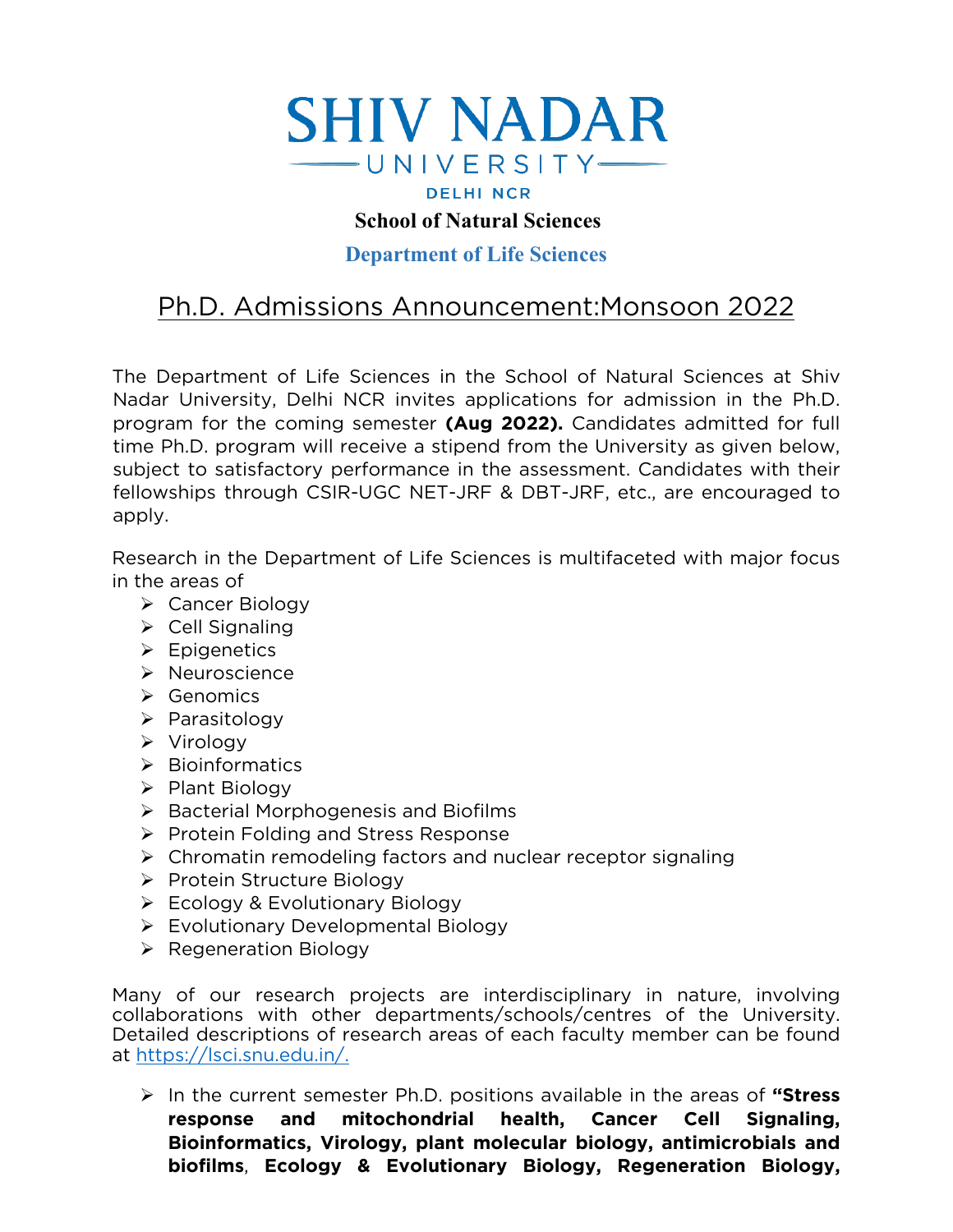**Neurobiology, Epigenetics, and Developmental biology**", while **candidates with their fellowships through CSIR-UGC NET-JRF & DBT-JRF etc. may join any of the research areas** based on availability of seats as per UGC criteria. Ph.D. positions under government funded projects are also available in "Virology". University has right to increase or decrease the number of seats at any time.

After the online submission, a copy of the completed form should be sent by **email** to [anil.shukla@snu.edu.in](mailto:anil.shukla@snu.edu.in) .The subject heading of email should clearly mention, "**Application for PhD program in Life Sciences & Bioinformatics**". Additionally, you are requested to provide one reference letter to support your candidature at the time of interview.

#### **Selection Process**

Shortlisted candidates will be intimated for appearing in written test and interview on the dates mentioned below, which will be conducted at Shiv Nadar University, Delhi NCR campus in Gautam Buddha Nagar District (near Greater Noida), U.P. **While tentative dates are given, any changes to the dates of the written test and interview will be communicated in due course. In case of online examination, the candidates will be informed in advance about the platform for conducting the exam. Candidates with CSIR-UGC NET-JRF & DBT-JRF, etc., fellowships are eligible for direct interview.**

#### **Important Dates**

Last date for form submission: June 30<sup>th</sup> 2022 Examination Date: July 7<sup>th</sup>, 2022 (Online mode) Interview Date: July 20<sup>th</sup> - 22<sup>nd</sup> (Tentative) Any changes in dates of written test and interview will be notified in the due course.

#### **The Registration starts from 12** August 2022

#### **Eligibility**

A candidate should have a Master's degree in any areas of Life Sciences or M. Tech in relevant areas, with a minimum of 60% marks or an equivalent grade point.

#### **Application Instructions:**

All interested applicants should apply online by clicking the "**Apply Now**" button given at the bottom of this page. Please follow the instructions carefully.

- Fill all the mandatory fields
- **Upload** the following documents online:
	- Passport size color photograph
	- **Current CV**
	- All Mark sheets/Degree Certificates (Bachelors and Masters)
	- Standardized Examination Certificate- CSIR, UGC etc. (if applicable)
	- A Statement of Purpose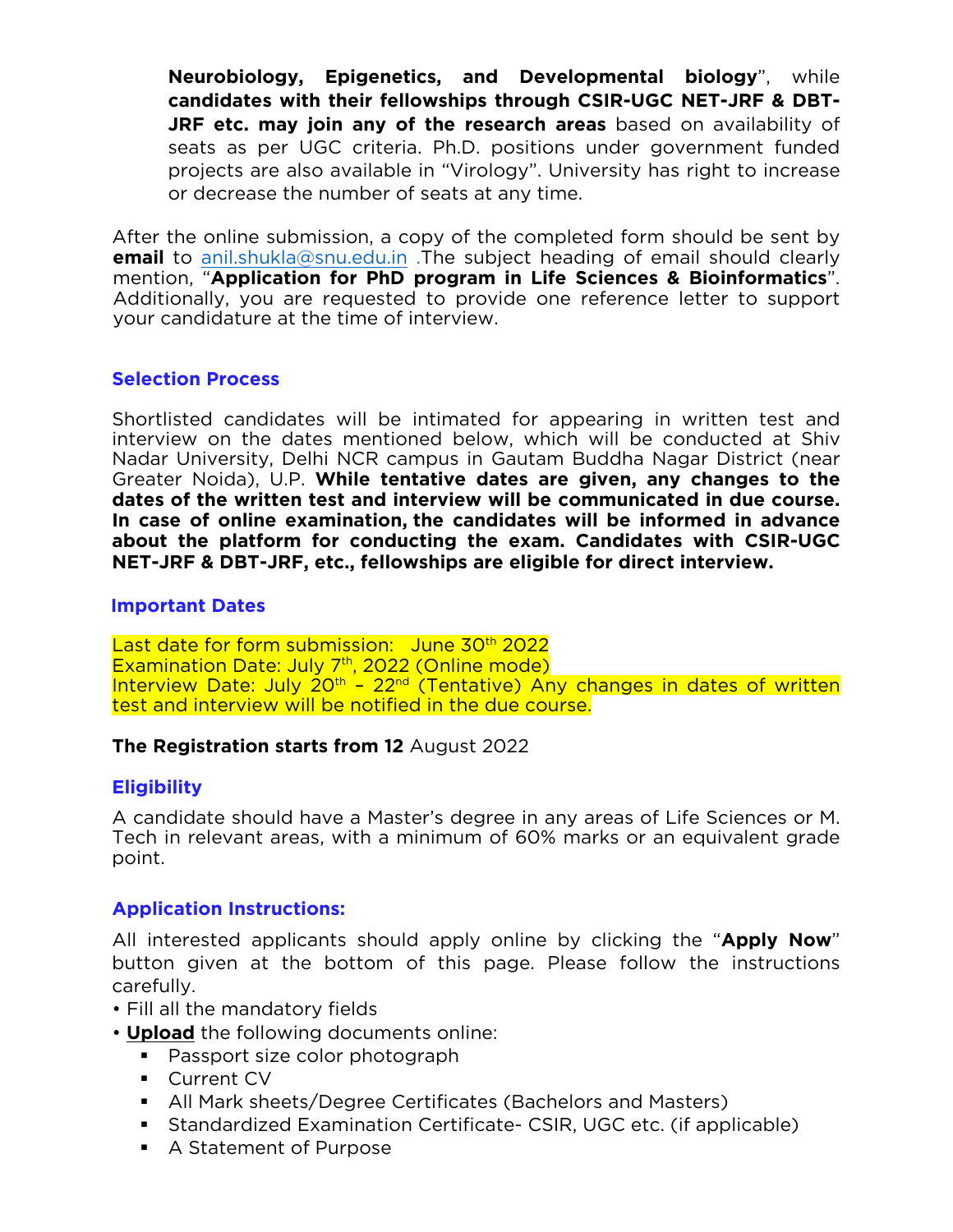After the online submission, a copy of the completed application form should be sent by **email** to [anil.shukla@snu.edu.in](mailto:anil.shukla@snu.edu.in)

Please make provision for at least *one reference letter* in support of your application. The reference letter can also be sent to the same email address.

**Application Fees**: You will be required to pay a non-refundable application fees of Rs. 1,200 (One Thousand Two Hundred Only) by credit/debit card. Candidate may note that the University reserves the right to accept or reject any application based on its departmental screening criteria; hence not all application may be shortlisted for written examination. Therefore, no requests for refund of the application fee shall be entertained whether or not the candidates are called for written examination.

**Note:** For the shortlisted candidates the interview will be held on campus, the University will provide local transport from Pari Chowk, Greater Noida, to Shiv Nadar University Campus. The limited number of shared accommodations (on a payment basis) at the campus hostel will be available. Additionally, for the shortlisted candidates, a return train fare, equivalent to third-AC, will be reimbursed against their original tickets.

#### **Fees and Assistantship**

Fees and Financial Assistance: Detailed information about the fee structure and the nature of assistantships are available on the website.

All full-time Ph.D. students admitted into the program shall receive a doctoral award (teaching and research assistantship) consisting of tuition-fee waiver (as per department) and a monthly stipend of **₹40,000 for the first two years**, and **₹45,000 for the next three years**, subject to benchmarked performance. The continuation of the award is subject to satisfactory performance in the program evaluated continuously and compliance with all University regulations. Support will be available for deserving Ph.D. students to disseminate their work through conferences and publications. Please note that students with CSIR, UGC, INSPIRE, ICMR fellowships shall receive 100% tuition fee waiver.

#### **For any queries related to the application and admission, you may contact:**

Mr. Anil Kumar Shukla, *Administrative Assistant*, Department of Life Sciences. Email: [anil.shukla@snu.edu.in](mailto:anil.shukla@snu.edu.in) Telephone: 0120-7170100 Extn: 654

*Please note that the application will not be considered without all the necessary prescribed documents and application fee. For any queries related to the application and admission, you may write to the ID given above*

#### **About Life Sciences Department:**

Many of our research projects are interdisciplinary in nature, involving collaborations across the globe, detailed descriptions of research interests of